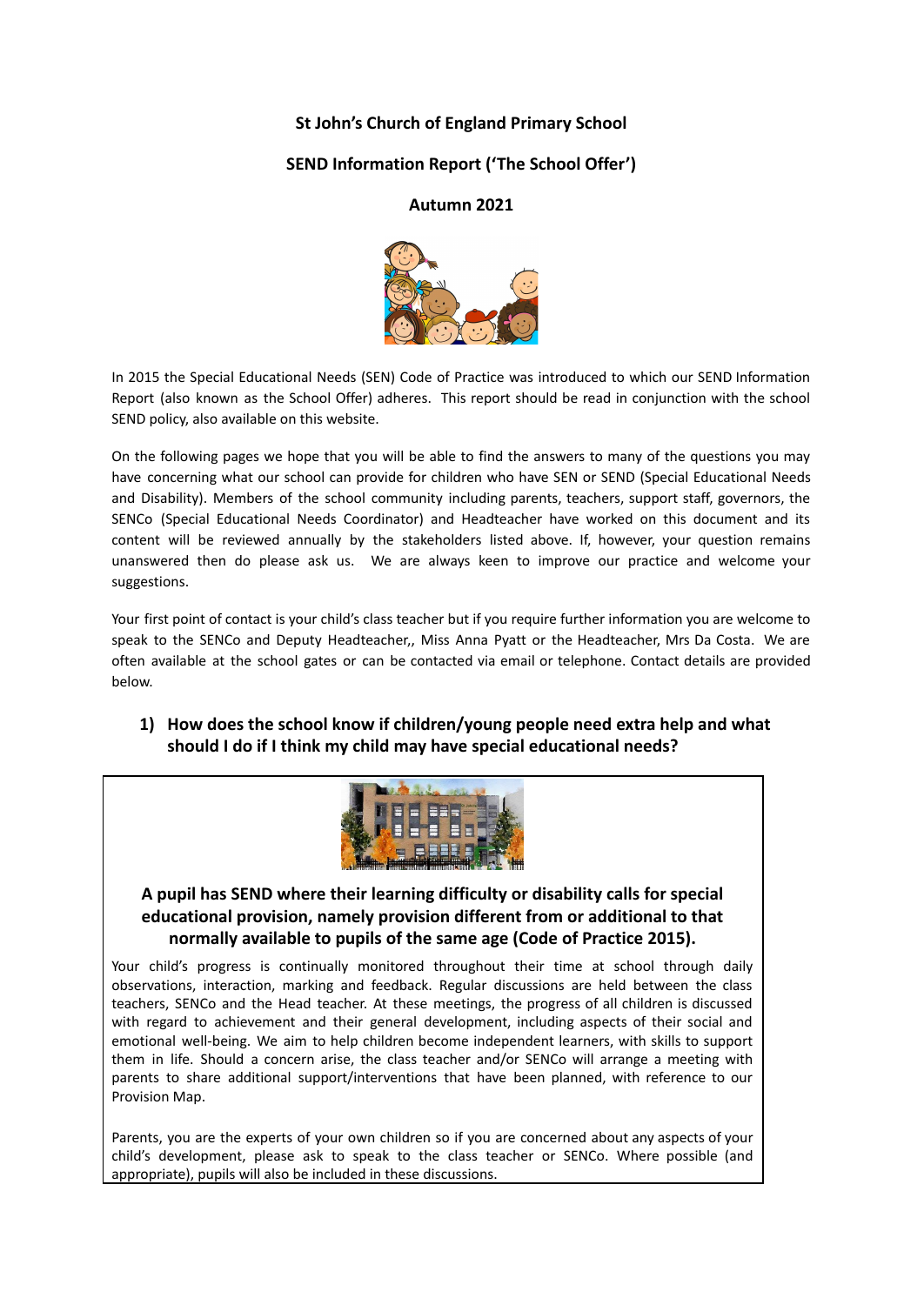#### **2) How will school staff support my child?**



**Teachers are responsible and accountable for the progress and development of the pupils in their class, including where pupils access support from teaching assistants or specialist staff (Code of Practice 2015, 6.36).**

The methods of provision, detailed in the school's Provision Map, are:

- Universal (Wave 1) provision: full-time education in classes, with reasonable adjustments made in order to provide additional help and support by the class teacher and trained teaching assistants through a differentiated curriculum designed to meet the needs of all children.
- Targeted (Wave 2) provision: targeted support for short periods to work individually or as part of a small group with a trained teaching assistant.
- Specialist (Wave 3) provision: specialist support for your child to work one to one with a support teacher, learning support assistant or teaching assistant as a result of recommendations received from outside agencies. This may also include one to one support in the classroom from a trained teaching assistant or Learning Support Assistant if such provision is considered necessary.

If your child requires any of the above Targeted or Specialist provision, parents/carers will be informed and invited to discuss such provision.

#### **3) How will I know how my child is doing?**



All parents are encouraged to attend the parent consultation evenings, which are held twice a year and you will also receive an annual written report.

All children will receive quality teaching where aspirations are high and children learn without limits. Reasonable adjustments will be made to ensure a child's needs are met through careful planning before additional support is given. If it is considered that your child has additional needs then support and targets according to our Provision Map will be put in place. For a child who has been identified as requiring SEN support, there is a cycle of 'Assess, Plan, Do, Review' to be followed.

There are planning meetings each term involving the parents, the SENCo, the class teacher, the child and possibly external professionals. The child's views will be heard (where possible). Targets and support strategies will be set for the term in order for the child to grow, learn and be successful. Data will be collected in line with the Assessment policy of the school.

Class teachers constantly adjust their provision through careful modifications to their teaching, organisation and differentiation to meet each child's needs. In exceptional cases a child may have complex needs where provision cannot reasonably be delivered through services that are normally available. The school and/or the parents may then request an Education, Health and Care assessment. If successful an EHCP (Education, Health and Care Plan) will be drawn up at a multidisciplinary meeting in which the views of the parents and the child will be central. The aim is a truly holistic approach focused on child-centred outcomes. The EHCP will be reviewed annually. If there is a possibility that specialist provision may be required in future having an EHCP in place is essential.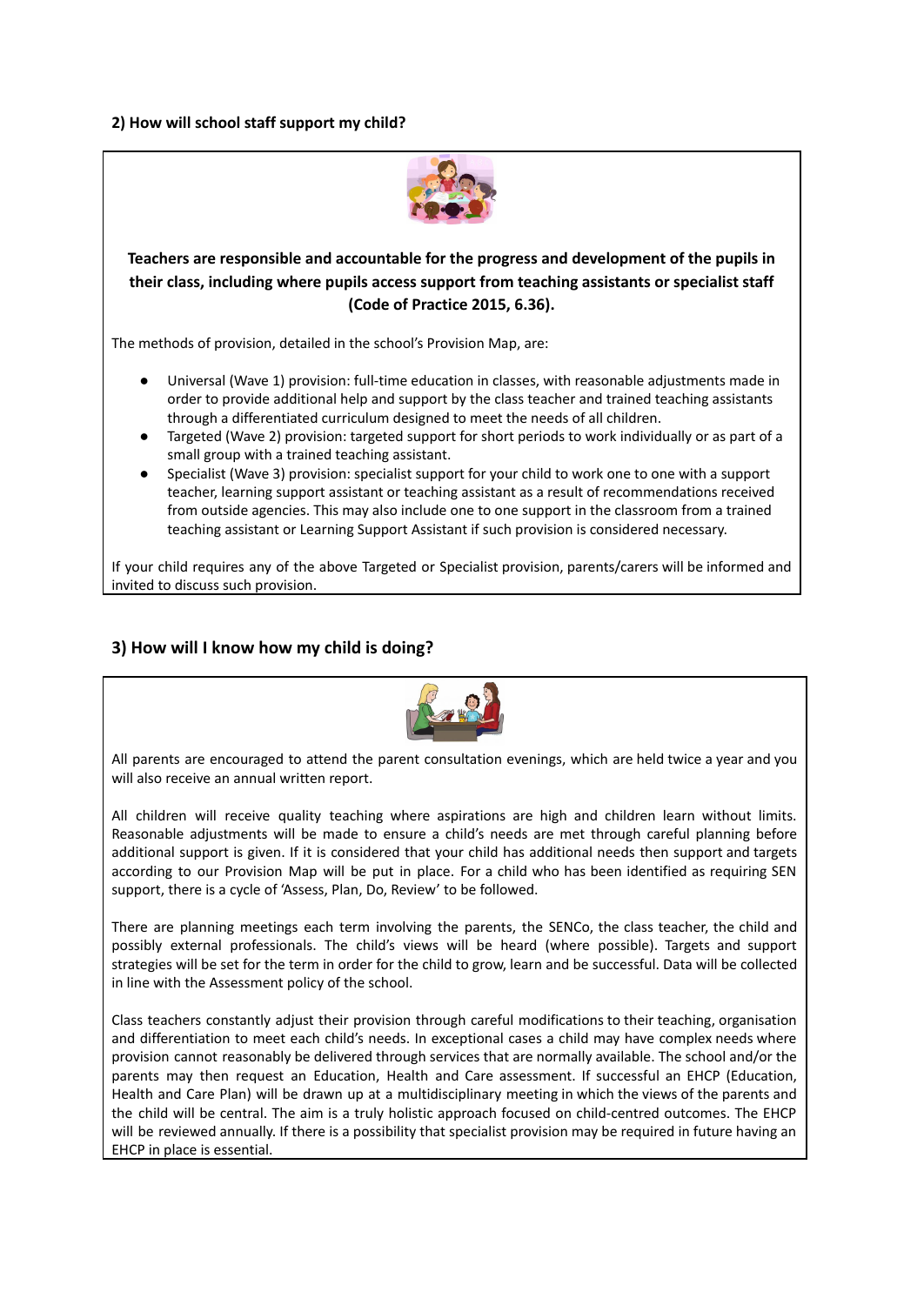### **4) How will the learning and development provision be matched to my child's needs?**



Effective opportunities are provided for pupils with SEN. In planning and teaching the Early Years Foundation Stage and National Curriculum, our teachers have responsibility for:

- setting suitable learning challenges ('Learning without Limits')
- responding to pupils' diverse learning needs
- overcoming potential barriers to learning
- assessing individuals and groups of pupils
- using performance data to monitor the progress of pupils with SEN
- using effective target setting for pupils with SEN

There are also a wide range of strategies and interventions that we use which are outlined on our Provision Map. Parents' involvement and consent will always be requested before we ask for outside agency support. The provision given will be evaluated according to the targets given, reported to parents through termly reviews and data will be recorded on the school system.

#### **5) What support will there be for my child's overall wellbeing?**



At St John's, we believe each child should be encouraged and taught in a manner sensitive to their individual needs so that they may learn and grow. We recognise that everyone is a unique individual with a unique contribution to make to the life of the school (St. John's SEND Policy). The children receive a broad balanced curriculum with plenty of positive, enriching opportunities. The children's achievements are recognised and celebrated in class and in Collective Worship. Religious Education and Personal, Social and Health Education (PSHE) are important subjects carefully taught and all children spend class time discussing social rules and behaviour to aid their emotional and social development. Support interventions can be found on our Provision Map.

We pride ourselves on our inclusive environment. We have a strong Christian ethos of loving our neighbour, respecting each other and valuing diversity. Every child's wellbeing and mental health is important to us and children are encouraged to talk to staff about issues that concern them. These are taken seriously and investigated where appropriate. Staff are trained to note changes in pupils' body language, mood and appearance and to offer or seek support for them.

The school policies and guidelines around areas such as medical needs, intimate care, equality and behaviour and bullying are available in the school office. These are regularly reviewed and taken into account when a child has special needs. If necessary, a set of guidance in the form of a care plan for an individual child can be developed in partnership with parents to ensure suitable provision is made.

As the school develops, all children will be encouraged to participate in extra-curricular activities e.g. lunchtime and after-school clubs, where possible. We will have a 'buddy system' where children can choose a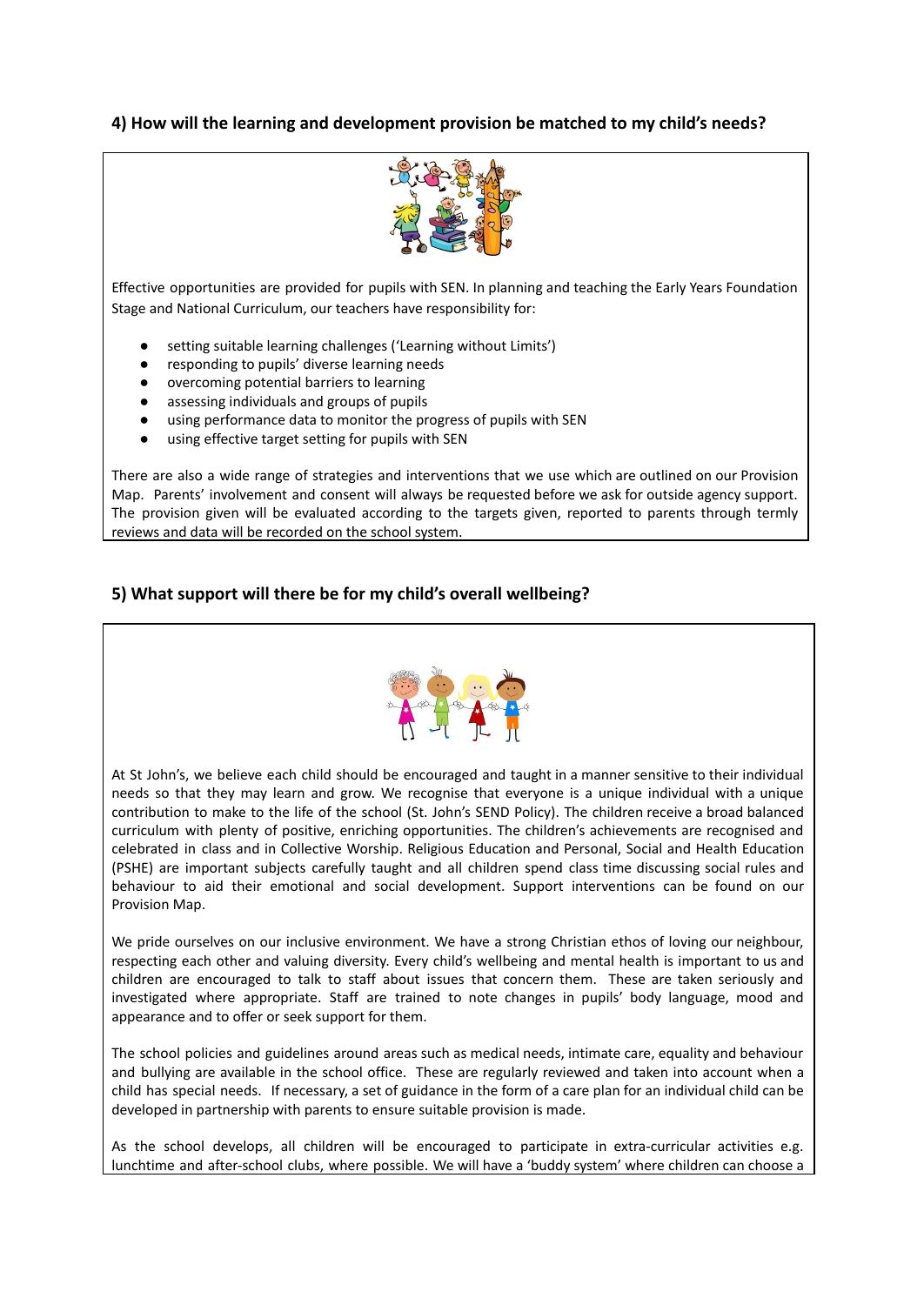friend for support at playtimes. A quiet club is offered on a rota system to children and on a daily basis for those children who require a little more structure/support at lunchtime.

The school also has access to further services such as counselling, therapy services and support workers, who help families in our community. Please contact our SENCo for more information.

#### **6) What specialist services and expertise are available at or accessed by the school?**



We work closely with outside agencies to secure the best provision for your child. In recent years we have accessed the services and specialist advice of the following agencies:

- DSPL 9 (local Triage support for schools and families)
- Child and Adolescent Mental Health Service (CAMHS)
- Speech, Language and Communication and Autism Team
- Educational Psychology Service
- Educational Support Team for Medical Absence (ESTMA)
- Family Support Workers (Counselling services)
- Occupational Therapists
- Physiotherapists
- School Nurse Team
- Speech and Language Therapists
- Visual and Hearing Impairment Specialist teachers
- Colnbrook (a local school specialising in Moderate Learning Difficulties)
- Chessbrook (a local education behavioural support centre)
- Specific Learning Difficulty Team
- Paediatric Occupational Health
- **Families First**

## **7) What training have the staff supporting children and young people with SEND had or are having?**



The SENCo is a qualified teacher who has achieved the National SENCO Award (2018). Staff are always keen to improve their skills and knowledge in order to meet the needs of the children with whom they are working. Alongside SEND INSET, training is carefully planned to ensure both pupils and staff feel fully supported. Outside agencies frequently offer both group and individual training opportunities and staff are regular attendees at training offered by the Local Authority and the DSPL 9 (Developing Special Provision Locally). When a training need is identified, the school is committed to meeting it.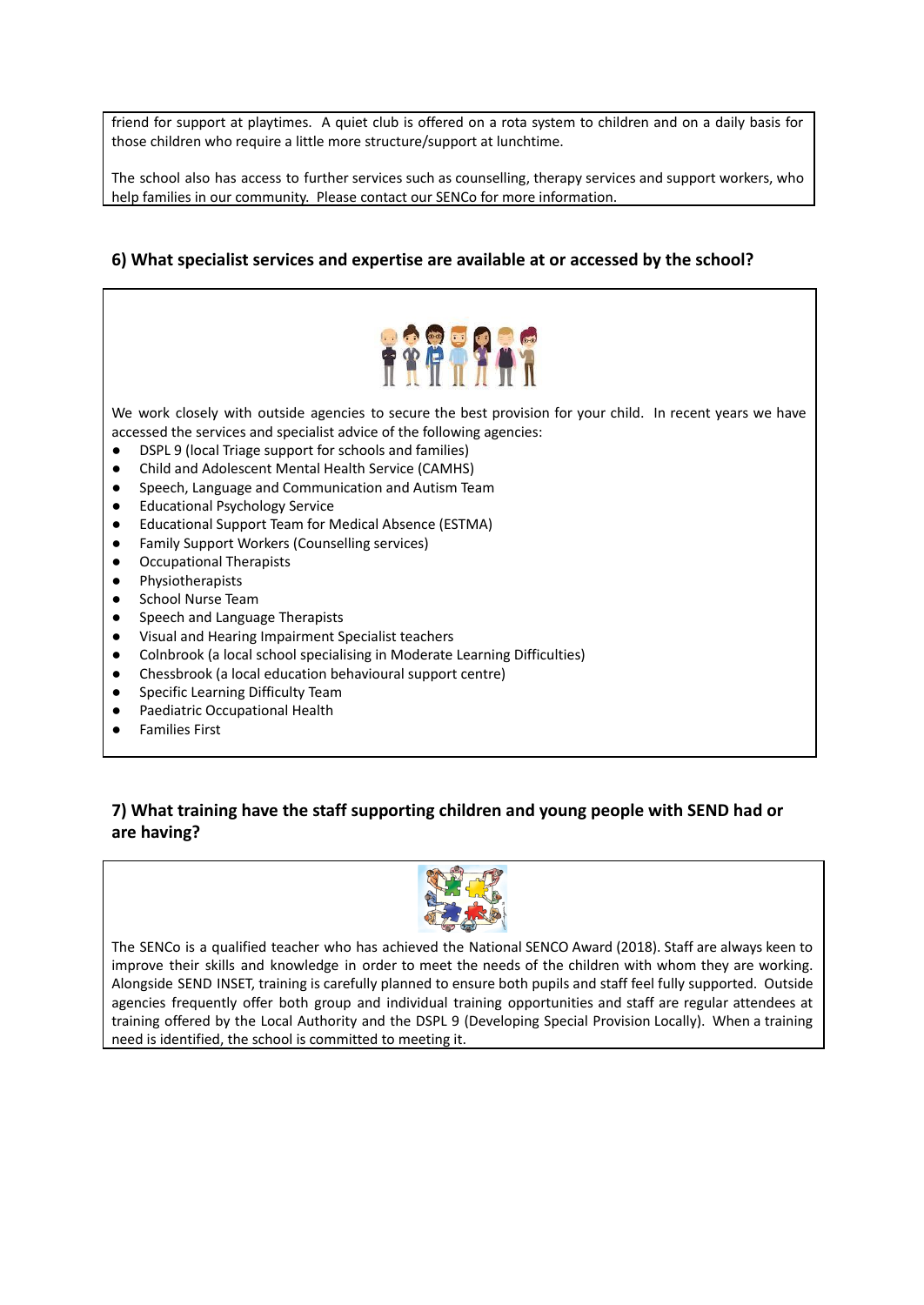### **8) How will you help me to support my child's learning?**



We encourage parents' attendance at :

- New to Reception meetings
- Welcome to your new class meetings
- Curriculum evenings
- Parents' Learning meetings
- Parents' support sessions e.g. for Speech & Language advice/information
- Consultation meetings
- Class outcomes, Collective Worships, concerts and productions
- Friends of St. John's meetings
- Children with exceptional needs may have a detailed home-school link book

All of these meetings/events give advice/information/materials to help support learning and development- all of which is very relevant to children with SEND and we strongly encourage parents to attend.

We encourage parents to share with their children and sign:

- The home/school agreement
- The school behaviour code

In addition to this, we have :

- The school website which contains curriculum Maps and recommended websites
- Parents are invited to discuss the SEND provision and the SENCo will ensure that parents are kept fully informed. The SENCo may signpost parents to other sources of support.
- Parents will be invited in to discuss/inform the SEN policy

#### **9) How will I be involved in discussions about, and planning for, my child's education?**



The different ways in which parents can be involved in discussions about their child's education are explained in the answers to questions 3, 4 and 8 as well as in our SEND policy.

Parents are involved in every stage of their child's educational journey and St John's welcomes all parents and pupils to be involved in such discussions. As previously mentioned, parents are invited to maintain open communication with teachers through various methods which may include a home-school link book, the reading record or by making an appointment.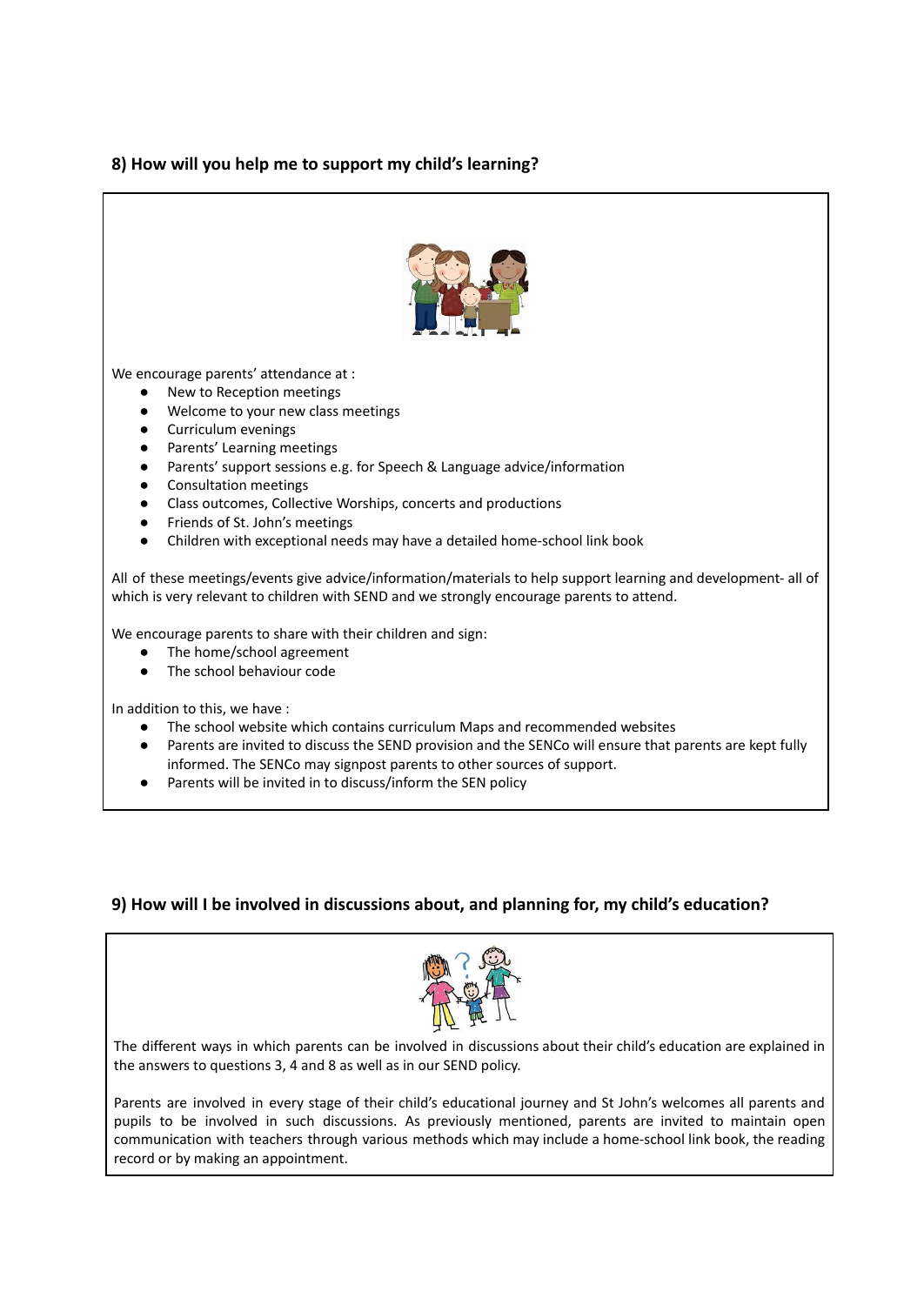## **10) How will my child be included in activities outside the classroom including school trips?**



St John's is an inclusive school and we take into account the needs of the children to enable them to take part in activities outside the classroom. Comprehensive risk assessments are carried out before any offsite visits and reasonable adjustments will be made to support your child. These may include: special preparation prior to the trip e.g. using pictures and/or stories, a named member of staff accompanying your child exclusively and/or parental involvement where appropriate. When appropriate, an individual risk assessment will be carried out if a pupil's needs and the nature of the visit so require one.

## **11) How accessible is the school environment?**



St John's is situated on a purpose built site on Clarendon road. A lift ensures that all parts of the school building are now wheelchair accessible and there are disabled toilet facilities on every floor. The groundfloor medical room is equipped with a shower, hoist and medical bed. The top floor has a designated First Aid room where individual treatments can be implemented. Specialist equipment is provided where appropriate for children with SEND and advice is sought from the appropriate medical/health professionals to ensure all children's health and physical needs are catered for within the school environment.

# **12) Who can I contact for further information?**



Every teacher has the responsibility for children with SEND in their class. The SENCo is the person responsible for ensuring that this support meets the needs of the children and she provides support and advice to teachers and parents when required. If you require more information, please contact your child's teacher, Miss Anna Pyatt the SENCo or Mrs Da Costa, the Headteacher.

Email: [office@watfordstjohns.org](mailto:office@watfordstjohns.org)

Telephone: 01923 255017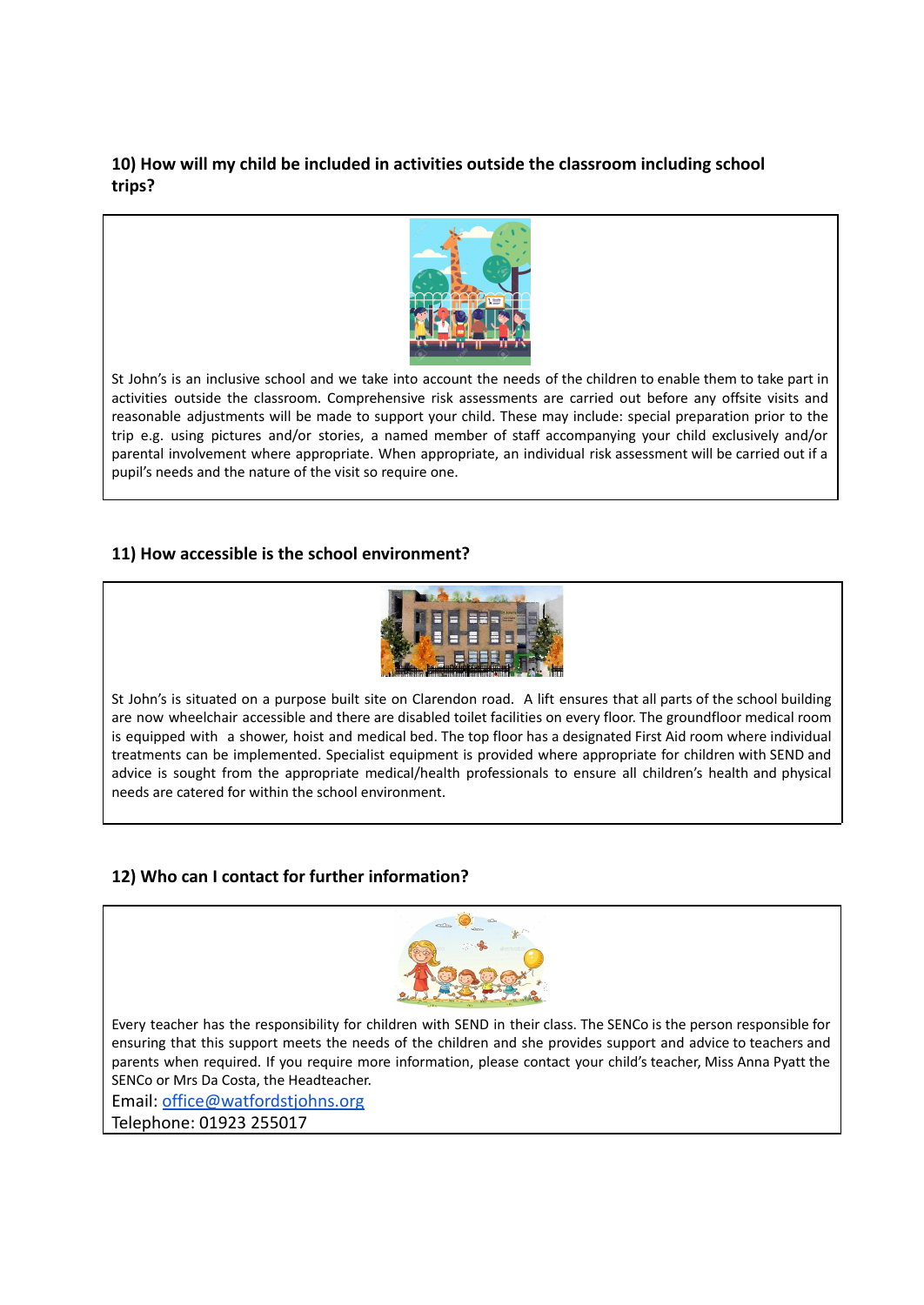## **13) How will the school prepare and support my child to join the school, transfer to a new school or the next stage of education and life?**



The majority of our children join the school in the Autumn term after their fourth birthday. Prior to starting in the Reception class, staff visit children at nurseries and the SENCo makes contact with Private, Voluntary and Independent (PVI) settings to determine any particular needs. Home visits are also arranged.

Children are subsequently invited to lunch at the school and there are opportunities to join in with several transition sessions with parents and independently.

When children join school mid-year, staff work hard to help them settle quickly and adjust to our routines. Your child will be offered the support of a buddy at this time to make the transition smoother.

We appreciate that some children may find it difficult moving to a new class at the start of the new academic year and so staff make links with these pupils prior to transition. Some children may be given photo books so that parents can talk about changes during the holidays and, if necessary, some children may be encouraged to visit school before the start of term. The school website is updated regularly, as are other social media platforms, which parents can use to inform their child of activities and events.

When children leave us mid-year, the amount of liaison would depend on the timescales, distance and the level of SEND involved. We would of course provide the receiving school with all relevant information in the child's best interests and be available for phone contact.

#### **14) How are the school's resources allocated and matched to children's special educational needs?**



The notional SEN allowance is made in the main budget and the Trust allocates it to the yearly budget. This budget is used to support the children with SEND through the employment and training of staff and the purchase of resources. Each term, pupil progress meetings and SEND support reviews inform the planning for allocating resources.

If a child requires provision which exceeds the nationally prescribed threshold, then Local High Needs Funding (LHNF) can be applied for through the local DSPL.

Mainstream free schools receive additional funding from the local authority for pupils aged 5 to 19 with high needs where the local authority has commissioned the place. Schools will be expected to fund the first £6,000 of additional educational costs (over and above standard teaching and learning) for each high-needs pupil from their own budget.